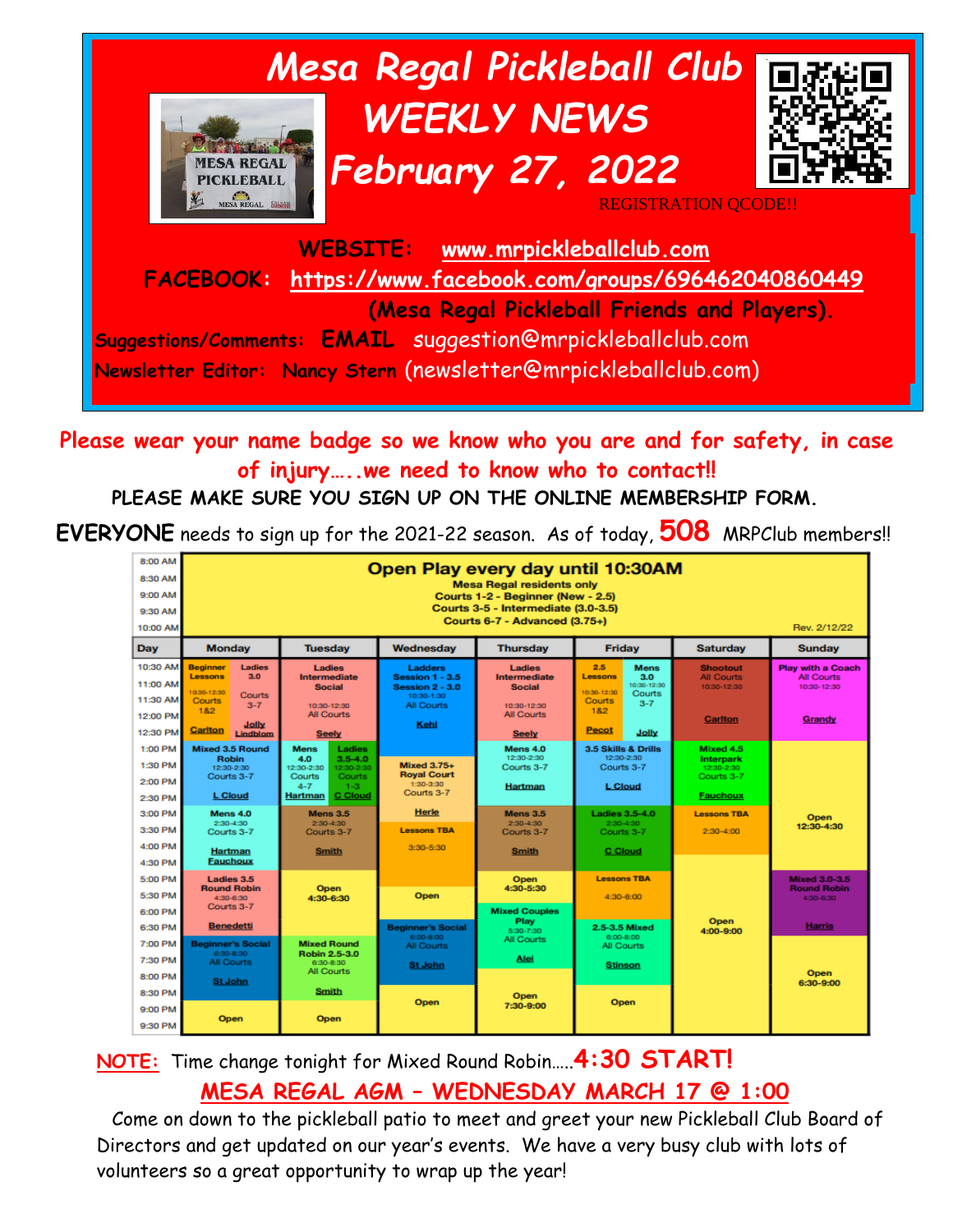# **PICKLEBALL PARTY - THIS FRIDAY…..MARCH 4 ENTRANCE TO PARTY WILL BE THROUGH THE GATE FACING THE BOCCE/PICKLEBALL AREA**

**THIS FRIDAY**….dress up in your '**HAWAIIAN BEACH OUTFITS'** and come on down to the West End pool. Be sure to **BRING YOUR TICKETS** you purchased and your own **BEVERAGES**……..and remember…..**NO GLASS ALLOWED INSIDE THE GATED AREA**…..so be sure to bring beer/soda in a can or wine in a box/plastic container. **This will be strictly enforced!**!



**MRPCLUB ANNUAL PICKLEBALL PARTY & DANCE "Hawaiian Luau"**

**Friday, March 4th, 2022 at the WEST END POOL (Closed off just for OUR PRIVATE PARTY)**





**BYOB – But ABSOLUTELY no GLASS!**

(light snacks plus free drink ticket for a Blue Hawaiian-with or without rum) Dinner Serving begins @ 4:00 with DJ Music & Dancing to 8 pm (Teriyaki chicken with pineapple/baked potato/green beans & dessert)

**Don't miss out on the fun.** 

# **HOW DO I SIGN UP FOR A SCHEDULED EVENT?**

All of our skill level scheduled events are run by **VOLUNTEERS**!! Please be kind to them and thank those volunteers who are using their valuable time to run the session. **REMEMBER** without a volunteer coordinator for the scheduled event……it will not happen.

 Contact the coordinator of the scheduled event for information. In the Weekly News email you will find a **LINK** to our **MRPC Program Coordinators**. Find the coordinator's email that corresponds to the volunteer of the scheduled event and email them to find out how to sign up for their session. Many events are run using a sign up and are not drop in.

#### **NON MESA REGAL PICKLEBALL PLAYERS – CAN THEY PARTICIPATE ?**

Our club is run solely by volunteers who provide opportunities for OUR CLUB MEMBERS and their registered guests (who must have a guest badge!). We have noticed recently there are **out of MR Resort people** at our open play and even had some show up to participate in our MRPClub rating time. **THIS IS NOT ACCEPTABLE,** and we ask for your help in letting **OUT OF RESORT** players know they are not allowed to participate in our play (let them know "in a nice way" please). Some skill level scheduled events have out of resort guests by invitation only. This is up to the individual coordinators. As well, out of resort players can be invited by our club members upon reserving a court.

## **DO YOU NEED A NEW PADDLE OR SOME PICKLEBALL SWAG?**

Just a reminder that MRPC has a coupon redemption opportunity with PICKLEBALL CENTRAL and for every dollar you spend on merchandise, our club gets a rebate. To date,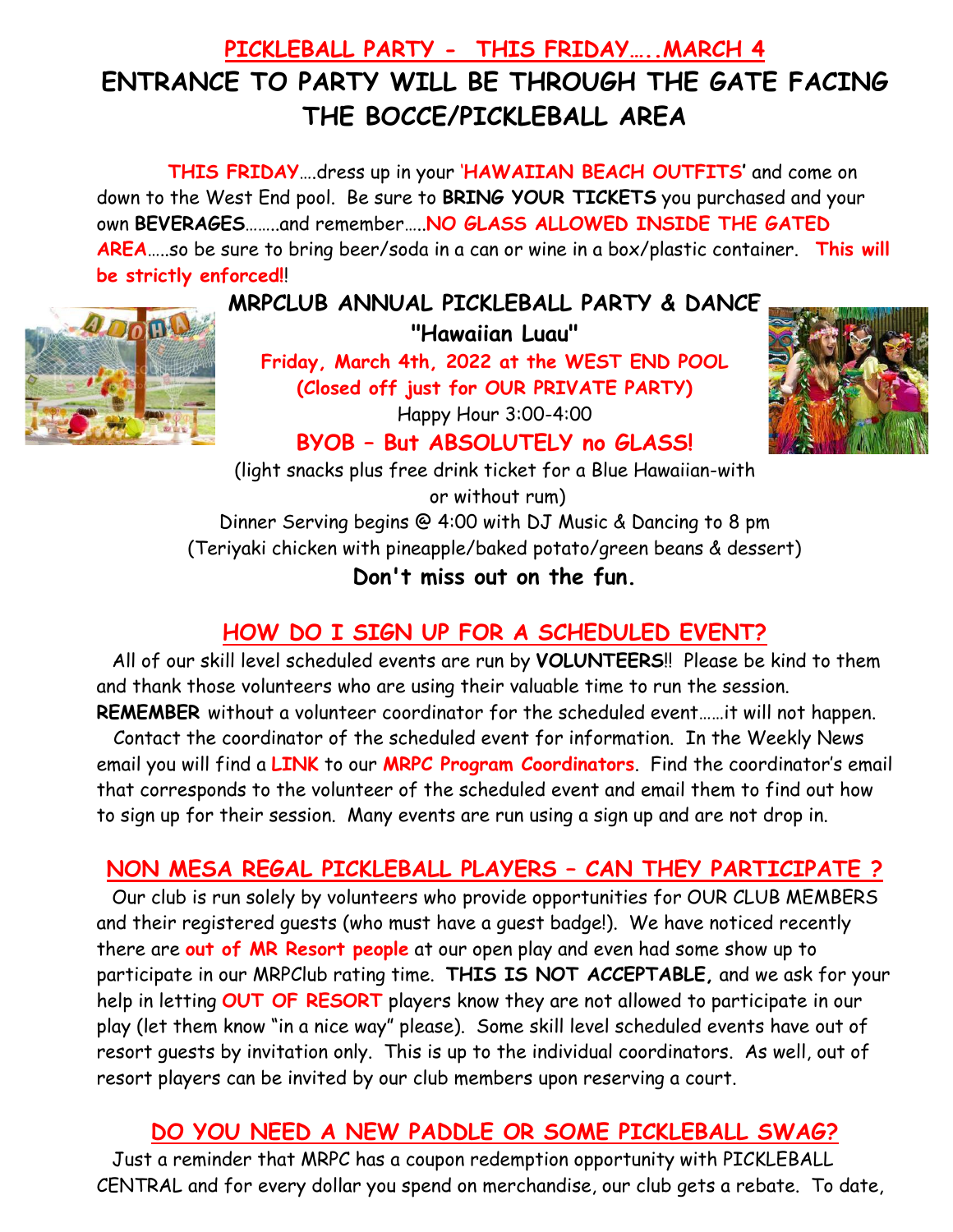we have been able to buy \$260 worth of product (pickleballs, hoppers, etc.) from this rebate. So, if you need pickleball equipment, please make sure you use our code – **CRMRPickleball** – when you make your purchase.

#### **EVIL GAMES THIS WEEK – CHEER ON OUR TEAM**

Ladies 3.5 EVIL team has two games scheduled at Mesa Regal this week. Bring your pom poms and cheers and come on down to support our gals………**Tuesday @ 12:30** and Wednesday @ 3:30. **GO MESA REGAL!!!!** 



### .**WEDNESDAY LADDERS**

Want to sign up for ladders play? \*\*Email Marilyn at [m.greenekehl@gmail.com](mailto:m.greenekehl@gmail.com) to get your name on the list!



#### **LADDERS COURT WINNERS – Feb. 23**

Ladders were cancelled **AGAIN** due to nasty weather. We look forward to this Wednesday's play and results next Sunday!!

#### **SATURDAY SHOOTOUT RESULTS**

Look on our Facebook page… link is https://www.facebook.com/groups/696462040860449 for the results. **THANKS, CRAIG**, for volunteering your time to coordinate this event!

#### **MORE MESA REGAL CLUB MEMBERS REACH THE PODIUM !!**

Wow, another great week for Mesa Regal pickleball players. Again we can be proud of all our club members for their great sportsmanship and pickleball play on the courts. Congrats to those who made the podium…..and **THREE**…..**Double medal winners**!!! **Way to go GIRLS**!!

**SUNLAND SPRINGS VILLAGE MXD 3.5:65+ - Sharon & Jay Slemp - BRONZE MXD 4.0:65+ - Jan Dwan – GOLD Carrie Beechler – SILVER**

**WD 3.5:65+ - Jan Dwan - GOLD Carrie Beechler & Sharon Slemp - SILVER**



The still happily married couple…… Jay & Sharon!



Sharon & Carrie



Jan…. on the right with her GOLD medal!